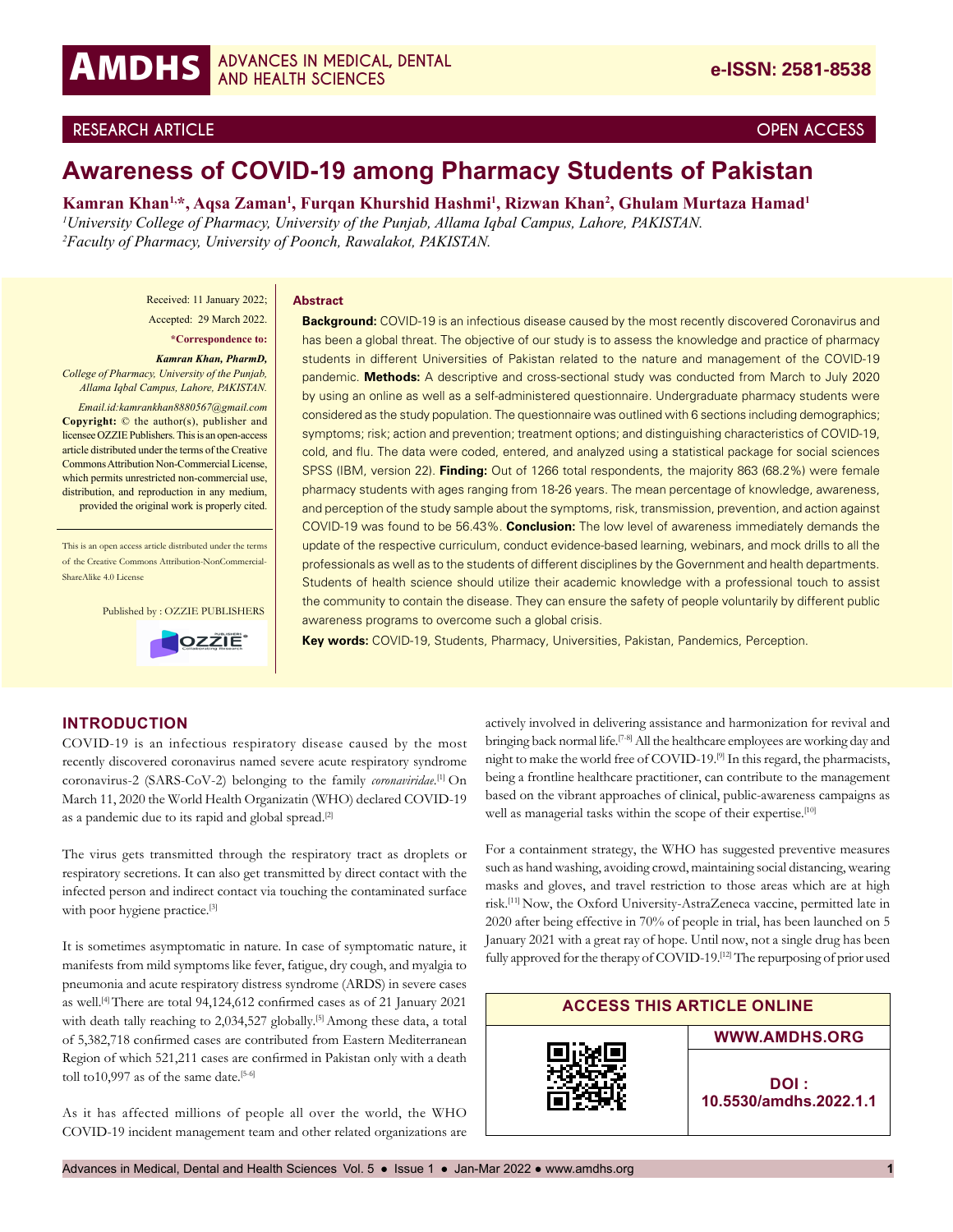drugs such as hydroxychloroquine/azithromycin, remdesivir, ivermectin, dexamethasone, lopinavir/ritonavir, arbidol, oseltamivir, favipiravir, and tocilizumabare used an approach along with supportive treatment for its therapy in different healthcare settings.[13] Self-medication is not suggested as adverse effects of repurposed drugs are being fatal in many cases such as cardiac adverse effects of hydroxychloroquine.

As pharmacists are the frontline healthcare workers in different healthcare settings such as clinical settings in hospitals, community pharmacies, and in different public heath sectors. The academic knowledge and professional touch for the management of such pandemics are inevitable for such professionals to better take care of themselves and to serve the community. The purpose of our study is to evaluate the awareness of pharmacy students in different Universities of Pakistan regarding symptoms, risk, preventive measures, and different types of treatment options for COVID-19 pandemic.

# **METHODS Study Design and Participants**

A descriptive, cross-sectional study was carried out from 01 March 2020 to 31 July2020 using online as well as self-administered questionnaires. A total of 1266 undergraduate pharmacy students were selected by convenience sampling from six different pharmacy institutions from the most developed Province of Pakistan –Punjab Province. The selected institutions were Punjab University College of Pharmacy (PUCP), University of the Punjab; Faculty of Pharmacy, University of Central Punjab (UCP); Akhtar Saeed College of Pharmaceutical Science (ACPS); Gulab Devi Institute of Pharmacy, Gulab Devi Educational Complex (GDEC); and Institute of Pharmaceutical Sciences, University of Veterinary and Animal Sciences (UVAS) from Lahore and Faculty of Pharmacy, Bahauddin Zakariya University (BZU) from Multan.

#### **Inclusion/Exclusion Criteria**

All the current undergraduate students in pharmacy program were invited to participate in the survey. The students of any age, gender, socioeconomic status, and residence type who accepted to be enrolled were included. The students who were from faculties other than pharmacy and who were already passed out were excluded from the study.

#### **Study Instrument**

A structured questionnaire was designed after extensive literature review for data collection constituting six sections. The questionnaire was validated by experts in pharmacy academia (FKH). The reliability of questionnaire was evaluated with Cronbach alpha yielding a value of 0.78. Incomplete forms were not included in final data. The first section of questionnaire consisted of demographics as gender, age, professional year/semester, and name of university. Whereas, the second section included knowledge and awareness about symptoms of COVID-19such as; fever, dry cough, sore throat, headache, shortness of breath, sneezing, exhaustion, body aches, diarrhea, and abdominal pain.[14] Similarly, the third section constituted awareness about risks of COVID-19 infection such as; smoking, drinking alcohol, co-morbidities, susceptibility to infection, acute cardiac injury, diabetes, and lung diseases and transmission of COVID-19 from animals or humans.[15] Likewise, the fourth section included knowledge about the preventive measures like wearing mask, drinking boiled water, avoiding touching eyes; mouth; and nose with unclean hands, self-isolation, and quarantine after travelling to foreign countries.<sup>[16]</sup> The fifth section comprised of questionnaire related to the awareness about treatment options for

COVID-19 infections like different antivirals, supportive oxygen therapy, and mechanical ventilation. The last section were about the knowledge of the distinguishing characteristics of cold, flu, and COVID-19 infection like incubation period of cold; flu; and COVID-19, species of corona virus, and co-morbidities.<sup>17</sup>

### **Data Collection Procedure**

The pharmacy students were approached through personal visits to the selected universities before the start of lockdown period and were informed about the aims and objectives of the research. After taking consent, the data were collected only from those who were willing to participate in study. Continuous guidance was provided in case of any misunderstanding about the questions. After the start of country-wide lockdown, it was difficult to approach the students personally. Therefore, to deal with such hurdle, an online Google form was prepared of the same questionnaire and then shared through WhatsApp application platform. The personal information was kept confidential and all the incomplete data forms were excluded from the study.

#### **Statistical Analysis**

The data were coded, entered, and analyzed using statistical package for social sciences SPSS (IBM, version 22). Results were expressed by using descriptive statistics (frequencies and percentages).

### **Ethical Consideration**

The study has been reviewed and approved by The Human Ethical Committee University College of Pharmacy, University of the Punjab, Lahore (HEC/PU/PUCP/099/2016). The ethical and professional considerations were followed throughout the study to keep the data and investigational information strictly confidential.

# **RESULTS Population Demographics**

Overall, 1266 participants had completed the questionnaire. Out of which, 863 (68.2%) were female students and rest were male. The majority of students492 (38.9%) were from PUCP, whereas least number of students 105 (8.3%) were from GDEC. Table 1 shows all the demographic characteristics of respondents.

#### **Awareness about symptoms of COVID-19 infection**

The respondent's knowledge and awareness about most common symptoms of COVID-19 infection like fever, dry cough, shortness of breath, and sore throat was (1127) 89%, (1056) 83.4%, (1038) 82%, and (749) 59.2% respectively. Overall, 78.4% all participants were aware about the most common symptoms. The most common symptom agreed by participants was fever (1127) 89%. The least common symptom according to the participants was abdominal pain (184) 14⋅5%. The mean percentage of awareness of all symptoms among whole sample included most as well as least common symptoms was 50.28%. The senior students had better knowledge and awareness about the symptoms of COVID-19 infection as shown in Table 2.

# **Awareness about risks, prevention and supportive/ alternative treatment options for COVID-19 infection**

The respondents were aware that lung diseases, smoking, acute cardiac injury, drinking alcohol, and diabetes were potential risk factors for COVID-19 infection. The lung diseases, smoking, acute cardiac injury,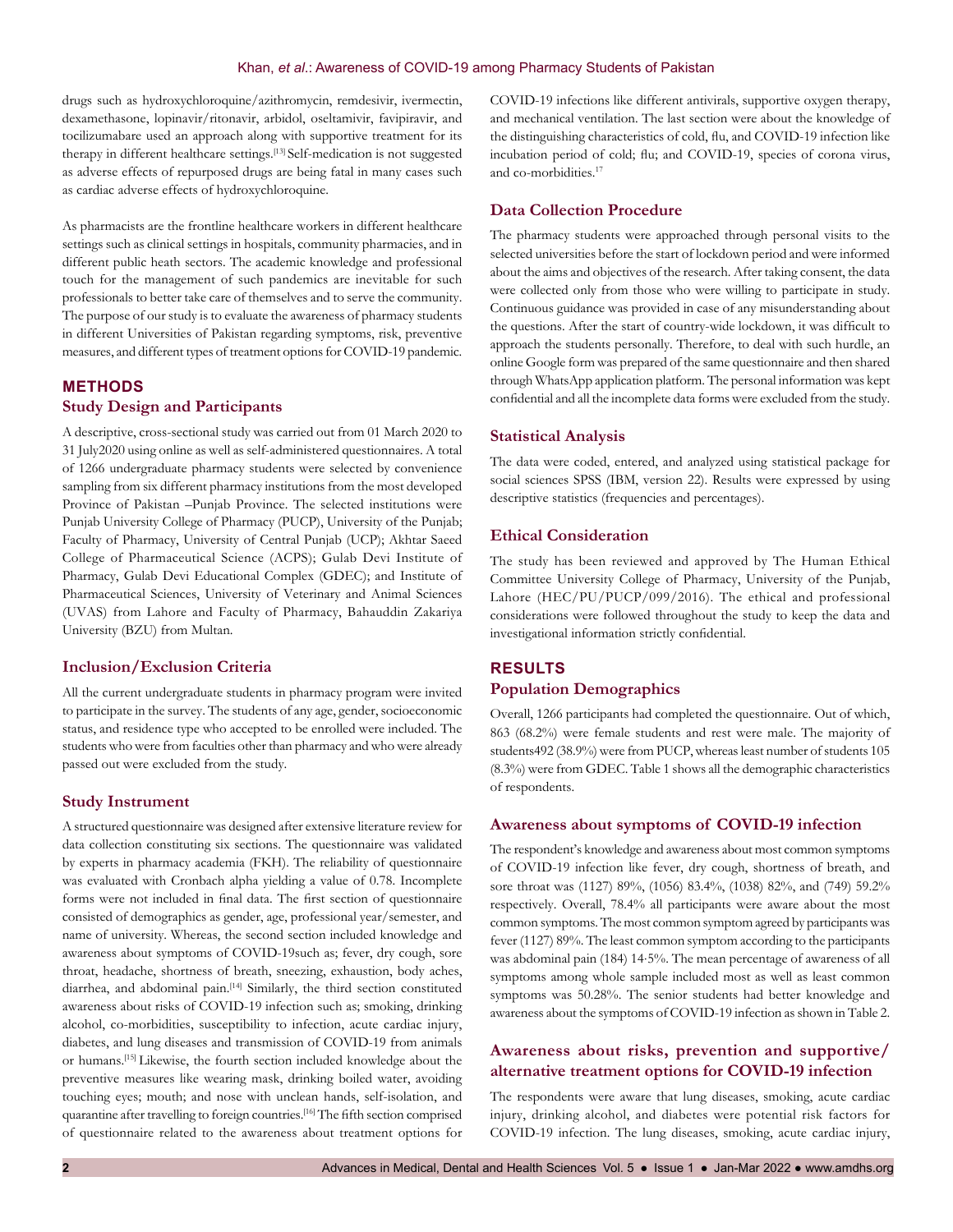| <b>Particulars</b><br>Percentage<br><b>Frequency</b><br>(N)<br>(%)<br>Gender<br>Male<br>403<br>31.8<br>863<br>68.2<br>Female<br><b>University</b><br>Punjab University College of Pharmacy<br>492<br>38.9<br>(PUCP), University of the Punjab, Lahore<br>Faculty of Pharmacy, University of Central<br>22.6<br>286<br>Punjab (UCP), Lahore<br>Akhtar Saeed College of Pharmaceutical<br>120<br>9.5<br>Sciences (ASCPS), Lahore<br>8.3<br>Gulab Devi Institute of Pharmacy, Gulab Devi<br>105<br>Education Complex (GDEC), Lahore<br>Faculty of Pharmacy, Bahauddin Zakariya<br>119<br>9.4<br>University (BZU), Multan<br>Institute of Pharmaceutical Sciences.<br>144<br>11.4<br>University of Veterinary and Animal Sciences<br>(UVAS), Lahore<br><b>Professional Year</b><br>1 <sup>st</sup><br>21.2<br>269<br>2 <sub>nd</sub><br>266<br>21.0<br>3rd<br>281<br>22.2<br>4 <sup>th</sup><br>19.7<br>250<br>5 <sup>th</sup><br>200<br>15.8 | Table 1: Demographic characteristics of participants. |  |  |  |  |  |
|-------------------------------------------------------------------------------------------------------------------------------------------------------------------------------------------------------------------------------------------------------------------------------------------------------------------------------------------------------------------------------------------------------------------------------------------------------------------------------------------------------------------------------------------------------------------------------------------------------------------------------------------------------------------------------------------------------------------------------------------------------------------------------------------------------------------------------------------------------------------------------------------------------------------------------------------|-------------------------------------------------------|--|--|--|--|--|
|                                                                                                                                                                                                                                                                                                                                                                                                                                                                                                                                                                                                                                                                                                                                                                                                                                                                                                                                           |                                                       |  |  |  |  |  |
|                                                                                                                                                                                                                                                                                                                                                                                                                                                                                                                                                                                                                                                                                                                                                                                                                                                                                                                                           |                                                       |  |  |  |  |  |
|                                                                                                                                                                                                                                                                                                                                                                                                                                                                                                                                                                                                                                                                                                                                                                                                                                                                                                                                           |                                                       |  |  |  |  |  |
|                                                                                                                                                                                                                                                                                                                                                                                                                                                                                                                                                                                                                                                                                                                                                                                                                                                                                                                                           |                                                       |  |  |  |  |  |
|                                                                                                                                                                                                                                                                                                                                                                                                                                                                                                                                                                                                                                                                                                                                                                                                                                                                                                                                           |                                                       |  |  |  |  |  |
|                                                                                                                                                                                                                                                                                                                                                                                                                                                                                                                                                                                                                                                                                                                                                                                                                                                                                                                                           |                                                       |  |  |  |  |  |
|                                                                                                                                                                                                                                                                                                                                                                                                                                                                                                                                                                                                                                                                                                                                                                                                                                                                                                                                           |                                                       |  |  |  |  |  |
|                                                                                                                                                                                                                                                                                                                                                                                                                                                                                                                                                                                                                                                                                                                                                                                                                                                                                                                                           |                                                       |  |  |  |  |  |
|                                                                                                                                                                                                                                                                                                                                                                                                                                                                                                                                                                                                                                                                                                                                                                                                                                                                                                                                           |                                                       |  |  |  |  |  |
|                                                                                                                                                                                                                                                                                                                                                                                                                                                                                                                                                                                                                                                                                                                                                                                                                                                                                                                                           |                                                       |  |  |  |  |  |
|                                                                                                                                                                                                                                                                                                                                                                                                                                                                                                                                                                                                                                                                                                                                                                                                                                                                                                                                           |                                                       |  |  |  |  |  |
|                                                                                                                                                                                                                                                                                                                                                                                                                                                                                                                                                                                                                                                                                                                                                                                                                                                                                                                                           |                                                       |  |  |  |  |  |
|                                                                                                                                                                                                                                                                                                                                                                                                                                                                                                                                                                                                                                                                                                                                                                                                                                                                                                                                           |                                                       |  |  |  |  |  |
|                                                                                                                                                                                                                                                                                                                                                                                                                                                                                                                                                                                                                                                                                                                                                                                                                                                                                                                                           |                                                       |  |  |  |  |  |
|                                                                                                                                                                                                                                                                                                                                                                                                                                                                                                                                                                                                                                                                                                                                                                                                                                                                                                                                           |                                                       |  |  |  |  |  |
|                                                                                                                                                                                                                                                                                                                                                                                                                                                                                                                                                                                                                                                                                                                                                                                                                                                                                                                                           |                                                       |  |  |  |  |  |
|                                                                                                                                                                                                                                                                                                                                                                                                                                                                                                                                                                                                                                                                                                                                                                                                                                                                                                                                           |                                                       |  |  |  |  |  |
|                                                                                                                                                                                                                                                                                                                                                                                                                                                                                                                                                                                                                                                                                                                                                                                                                                                                                                                                           |                                                       |  |  |  |  |  |
|                                                                                                                                                                                                                                                                                                                                                                                                                                                                                                                                                                                                                                                                                                                                                                                                                                                                                                                                           |                                                       |  |  |  |  |  |
|                                                                                                                                                                                                                                                                                                                                                                                                                                                                                                                                                                                                                                                                                                                                                                                                                                                                                                                                           |                                                       |  |  |  |  |  |
|                                                                                                                                                                                                                                                                                                                                                                                                                                                                                                                                                                                                                                                                                                                                                                                                                                                                                                                                           |                                                       |  |  |  |  |  |
|                                                                                                                                                                                                                                                                                                                                                                                                                                                                                                                                                                                                                                                                                                                                                                                                                                                                                                                                           |                                                       |  |  |  |  |  |
|                                                                                                                                                                                                                                                                                                                                                                                                                                                                                                                                                                                                                                                                                                                                                                                                                                                                                                                                           |                                                       |  |  |  |  |  |

N= Frequency, %= Percentage

drinking alcohol, and diabetes were considered as potential risk by (894) 70⋅6%, (762) 60⋅2%, (660) 52⋅1%, (474) 37⋅4%, and (594) 46⋅9% respondents respectively. Similarly, 82.7% (1047) students knew that wearing mask as a useful way for the prevention and action against COVID-19 pandemic. Similarly, (1264) 99⋅8% disagreed to drink hot water for removal and killing COVID-19 virus. There were (980) 77⋅4% participants who agreed to avoid touching nose, eyes, and mouth with unwashed or non-sanitized hands during COVID-19 pandemic. The respondent's opinion about treatment options for COVID-19 pandemic was analyzed. A total of (837) 66⋅1% respondents thought that the antiviral drugs are useful therapy for COVID-19 pandemic, (836) 66% believed that the mechanical ventilation as a useful treatment option, whereas (632) 49⋅1% and (599) 47⋅3% were of the view that the use of oxygen therapy and intubation as supportive therapy respectively are effective for COVID-19 pandemic. The mean percentage of awareness about risks, prevention and supportive treatment options for COVID-19 infection among whole sample was 61⋅92%. The students in higher classes were less aware about the risks, prevention, and supportive treatment options for COVID-19 infection compared to the lower-level students as shown in Table 3.

The mean percentage of knowledge, awareness, and perception of the

| Table 2: Symptoms of COVID-19 infection.           |                                                  |                                        |                                      |                                                |                                                  |                                |
|----------------------------------------------------|--------------------------------------------------|----------------------------------------|--------------------------------------|------------------------------------------------|--------------------------------------------------|--------------------------------|
| <b>Symptoms</b>                                    | 1 <sup>st</sup> year<br><b>Students</b><br>N(% ) | $2nd$ year<br><b>Students</b><br>N(% ) | 3rd year<br><b>Students</b><br>N(% ) | 4 <sup>th</sup> year<br><b>Students</b><br>N(% | 5 <sup>th</sup> year<br><b>Students</b><br>N(% ) | <b>Total Students</b><br>N(% ) |
| Dry cough<br><b>True</b><br><b>False</b>           | 207(77)<br>62(23)                                | 226(85)<br>40(15)                      | 230(81)<br>51(18)                    | 221(88)<br>29(11)                              | 172(86)<br>28(14)                                | 1056(83)<br>210(16)            |
| Fever<br><b>True</b><br><b>False</b>               | 232(86)<br>37(13)                                | 238(89)<br>28(10)                      | 249(88)<br>32(11)                    | 226(90)<br>24(9)                               | 182(91)<br>18(9)                                 | 1127(89)<br>139(11)            |
| Sore throat<br><b>True</b><br>False                | 158(58)<br>111(41)                               | 167(62)<br>99(37.2)                    | 175(62)<br>106(37)                   | 133(53)<br>117(46)                             | 116(58)<br>84(42)                                | 749(59)<br>517(40)             |
| <b>Shortness of breath</b><br><b>True</b><br>False | 209(77)<br>60(22)                                | 209(78)<br>57(21)                      | 228(81)<br>53(18)                    | 222(88)<br>28(11)                              | 170(85)<br>30(15)                                | 1038(82)<br>228(18)            |
| Headache<br><b>True</b><br>False                   | 92(34)<br>177(65)                                | 99(37)<br>167(62)                      | 102(36)<br>179(63)                   | 100(40)<br>150(60)                             | 77(38)<br>123(61)                                | 470(37)<br>796(62)             |
| Sneezing<br><b>True</b><br>False                   | 120(44)<br>149(55)                               | 123(46)<br>143(53)                     | 128(45)<br>153(54)                   | 102(40)<br>148(59)                             | 93(46)<br>107(53)                                | 566(44)<br>700(55)             |
| <b>Exhaustion</b><br><b>True</b><br>False          | 92(34)<br>177(65)                                | 80(30)<br>186(69)                      | 90(32)<br>191(68)                    | 74(29)<br>176(70)                              | 59(29)<br>141(70)                                | 395(31)<br>871(68)             |
| <b>Body aches</b><br>Agree<br><b>Disagree</b>      | 98(36)<br>171(63)                                | 90(33)<br>176(66)                      | 110(39)<br>171(60)                   | 99(39)<br>151(60)                              | 75(37)<br>125(62)                                | 472(37)<br>794(62)             |
| <b>Diarrhea</b><br><b>True</b><br><b>False</b>     | 63(23)<br>206(76)                                | 66(24)<br>200(75)                      | 72(25)<br>209(74)                    | 58(23)<br>192(76)                              | 50(25)<br>150(75)                                | 309(24)<br>957(75)             |
| Abdominal pain<br><b>True</b><br>False             | 39(14)<br>230(85)                                | 37(13.9)<br>229(86.1)                  | 45(16)<br>236(84)                    | 33(13)<br>217(86)                              | 30(15)<br>170(85)                                | 184(14)<br>1082(85)            |
| Mean % of Correct Knowledge<br>of symptoms         | 42                                               | 50                                     | 50                                   | 50                                             | 51                                               | 50                             |

N= Frequency, %= Percentage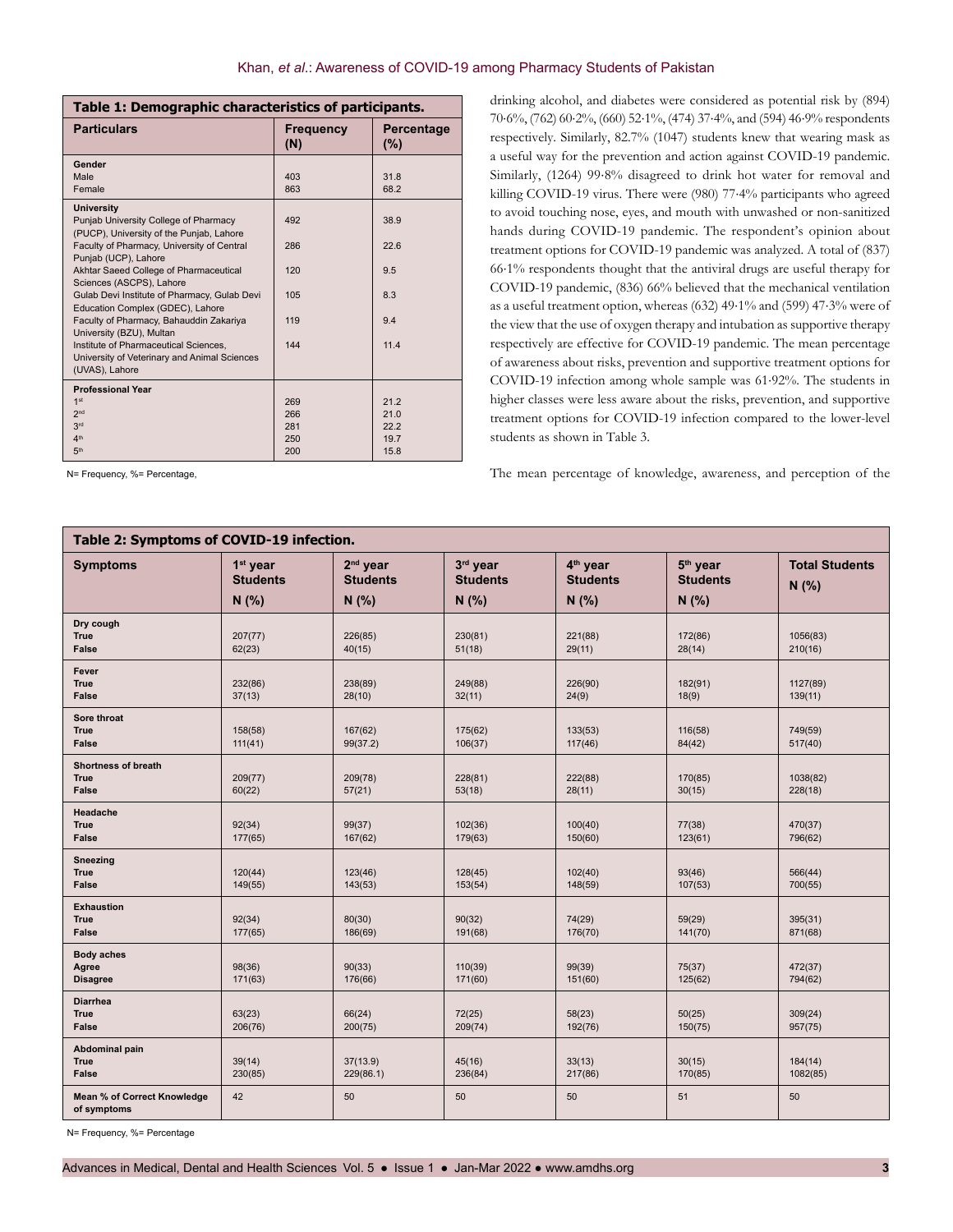| Table 3: Awareness about risks, prevention and treatment options for COVID-19 pandemic. |                                         |                                         |                             |                                         |                                         |                                 |
|-----------------------------------------------------------------------------------------|-----------------------------------------|-----------------------------------------|-----------------------------|-----------------------------------------|-----------------------------------------|---------------------------------|
|                                                                                         | 1 <sup>st</sup> Year<br><b>Students</b> | 2 <sup>nd</sup> Year<br><b>Students</b> | 3rd Year<br><b>Students</b> | 4 <sup>th</sup> Year<br><b>Students</b> | 5 <sup>th</sup> Year<br><b>Students</b> | <b>Total</b><br><b>Students</b> |
|                                                                                         | N(% )                                   | N(% )                                   | N(% )                       | N(% )                                   | N(% )                                   | N(% )                           |
| <b>Risks</b><br><b>Smoking</b><br><b>True</b><br><b>False</b>                           | 161(59.9)<br>108(40.1)                  | 160(60.2)<br>106(39.8)                  | 171(60.9)<br>110(39.1)      | 153(61.2)<br>97(38.8)                   | 117(58.5)<br>83(41.5)                   | 762(60.2)<br>504(39.8)          |
| Drinking alcohol<br><b>True</b><br><b>False</b>                                         | 106(39.4)<br>163(60.6)                  | 107(40.2)<br>159(59.8)                  | 101(35.9)<br>180(64.1)      | 86(34.4)<br>164(65.6)                   | 74(37.0)<br>126(63.0)                   | 474(37.4)<br>792(62.6)          |
| Acute cardiac injury<br><b>True</b><br><b>False</b>                                     | 153(56.9)<br>116(43.1)                  | 148(55.6)<br>118(44.4)                  | 153(54.4)<br>128(45.6)      | 111(44.4)<br>139(55.6)                  | 95(47.5)<br>105(52.5)                   | 660(52.1)<br>606(47.9)          |
| <b>Diabetes</b><br><b>True</b><br><b>False</b>                                          | 125(46.5)<br>144(53.5)                  | 119(44.7)<br>147(55.3)                  | 128(45.6)<br>153(54.4)      | 123(49.2)<br>127(50.8)                  | 99(49.5)<br>101(50.5)                   | 594(46.9)<br>672(53.1)          |
| Lung disease<br><b>True</b><br><b>False</b>                                             | 182(67.7)<br>87(32.3)                   | 183(68.8)<br>83(31.2)                   | 189(67.3)<br>92(32.7)       | 188(75.2)<br>62(24.8)                   | 152(76.0)<br>48(24.0)                   | 894(70.6)<br>372(29.4)          |
| Preventive measures Wear mask<br>True<br>False                                          | 212(78.8)<br>57(21.2)                   | 218(82.0)<br>48(18.0)                   | 233(82.9)<br>48(17.1)       | 215(86.0)<br>35(14.0)                   | 169(84.5)<br>31(15.5)                   | 1047(82.7)<br>219(17.3)         |
| Drinking hot water<br><b>True</b><br><b>False</b>                                       | 2(0.7)<br>267(99.3)                     | 0(0.0)<br>266(100.0)                    | 0(0.0)<br>281(100.0)        | 0(0.0)<br>250(100.0)                    | 0(0.0)<br>200(100.0)                    | 2(0.2)<br>1264 (99.8)           |
| Avoid cold eating<br><b>True</b><br><b>False</b>                                        | 142(52.8)<br>127(47.2)                  | 146(54.9)<br>120(45.1)                  | 138(49.1)<br>143(50.9)      | 103(41.2)<br>147(58.8)                  | 90(45.0)<br>110(55.0)                   | 619 (48.9)<br>647 (51.1)        |
| Avoid touching mouth, eyes, and<br>nose with unclean hands<br><b>True</b><br>False      | 186(69.1)<br>83(30.9)                   | 195(73.3)<br>71(26.7)                   | 208(74.0)<br>73(26.0)       | 223(89.2)<br>27(10.8)                   | 168(84.0)<br>32(16.0)                   | 980(77.4)<br>282(22.6)          |
| <b>Treatment option</b><br><b>Antiviral</b><br><b>True</b><br><b>False</b>              | 182(67.7)<br>87(32.3)                   | 179(67.3)<br>87(32.7)                   | 194(69.0)<br>87(31.0)       | 158(63.2)<br>92(36.8)                   | 124(62.0)<br>76(38.0)                   | 837(66.1)<br>429(33.9)          |
| Intubation<br><b>True</b><br><b>False</b>                                               | 145(53.9)<br>124(46.1)                  | 139(52.3)<br>127(47.7)                  | 136(48.4)<br>145(51.6)      | 98(39.2)<br>152(60.8)                   | 81(40.5)<br>119(59.5)                   | 599(47.3)<br>667(52.7)          |
| Oxygen therapy<br><b>True</b><br><b>False</b>                                           | 143(53.2)<br>126(46.8)                  | 139(52.3)<br>127(47.7)                  | 131(46.6)<br>150(53.4)      | 121(48.4)<br>129(51.6)                  | 98(49.0)<br>102(51.0)                   | 632(49.1)<br>634(51.1)          |
| <b>Mechanical ventilation</b><br><b>True</b><br><b>False</b>                            | 181(67.3)<br>88(32.7)                   | 169(63.5)<br>97(36.5)                   | 191(68.0)<br>90(32.0)       | 165(66.0)<br>85(34.0)                   | 130(65.0)<br>70(35.0)                   | 836(66)<br>430(34)              |
| Mean % of Correct Knowledge                                                             | 62.5%                                   | 62.7%                                   | 61.7%                       | 61.3%                                   | 61.4%                                   | 61.92%                          |

N= Frequency, %= Percentage, COVID-19= Coronavirus disease 2019

respondents about the symptoms, risk, transmission, preventive measures, and treatment options against COVID-19 was 56.43%.

transmission is on rise and creating a global havoc.

#### **DISCUSSION**

This study concerns the adequacy of knowledge about prevention, symptoms, and treatment options of COVID-19 pandemic. The students of health science must possess the updated information about the public health threat not only for their personal care but also for better care of public. Many research articles demonstrated greater percentage of knowledge in physicians and medical students about prevention and treatment of COVID-19 as compared to our study. Currently there is a great threat among the public due to COVID-19 outbreak as a pandemic situation. The human-to-human

This is the first of its kind study in Pakistan where the knowledge of pharmacy students (*n* =1266) has been assessed related to symptoms, risk, preventive measures, and therapy for COVID-19 pandemic. Association between pharmacy students and knowledge of symptoms of COVID-19 showed that the majority of final year Pharmacy students (80%) were well aware about the most common symptoms of COVID-19. The overall level of awareness among all participants related to most common symptoms was 78⋅4%. This is comparable to the study conducted in Iran where 79⋅6% of the medical students had related knowledge about COVID-19 symptoms.<sup>[18]</sup> The most common symptom agreed by participants for COVID-19 was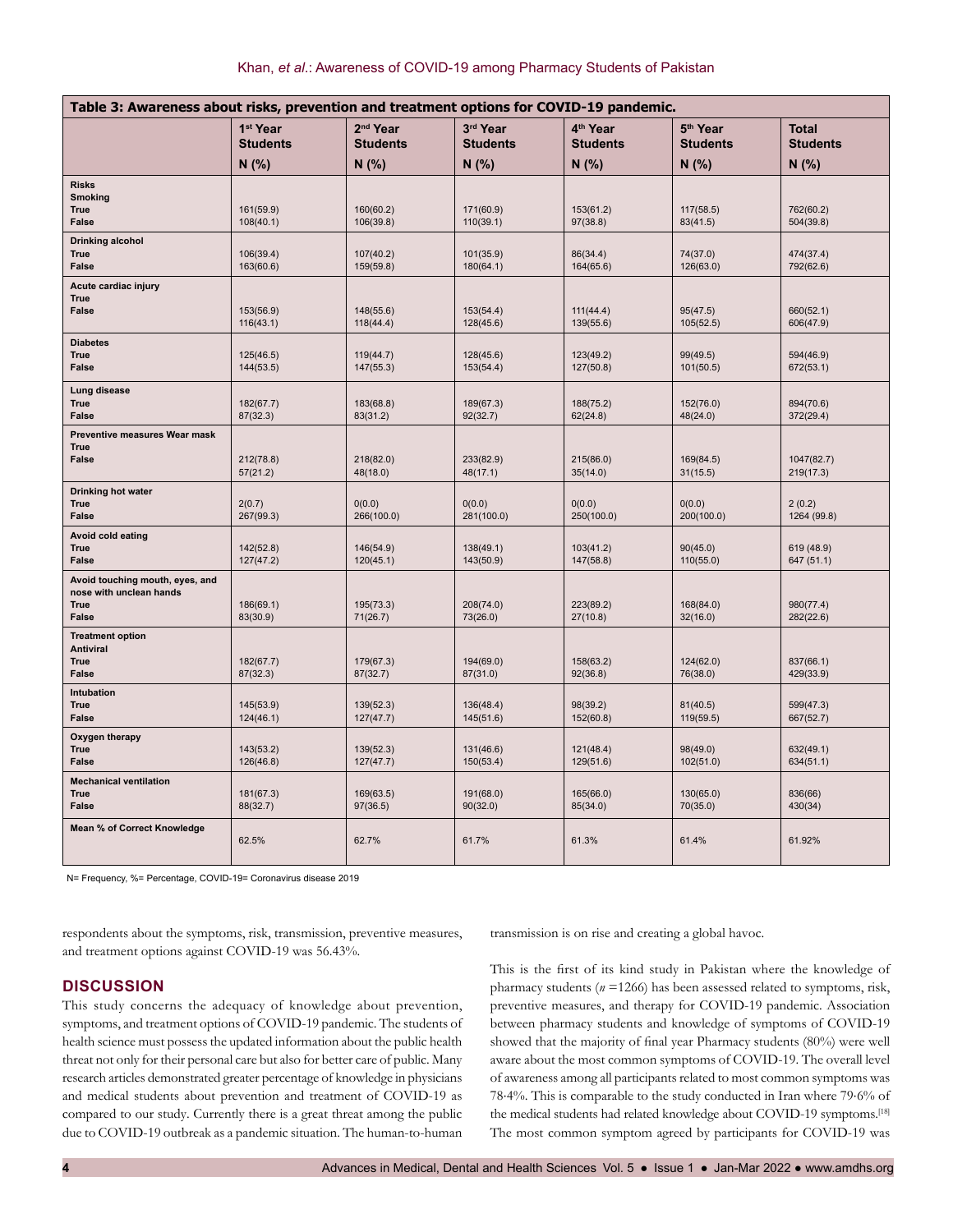fever (89%) which is somehow similar to the study conducted in Bangladesh (91⋅8%) and contrary to the findings of study conducted in India (18⋅2%).[19-20] The high percentage of response among study sample about risks of COVID-19 was lung disease (894) 70⋅6% and the recorded mean of awareness about risks of COVID-19 was 78⋅4%. Our study revealed that the most active response to prevent COVID-19 infections is to wear mask and to avoid touching nose, mouth, and eyes with unclean hands. This finding matches with a findings of a study conducted in India, where about 97% of the participants were following the same practices.<sup>[20]</sup> A study from Iran[18] demonstrated that 94.6% of students were well aware about the preventive measures and tackling aspect, whereas only 77.9% population from our study were in same status. This indicates the need of training on containment strategy against pandemic. The most common response about the therapy for COVID-19 pandemic was the use of antiviral drugs (837) 66⋅1%. The correct response of the total respondents regarding knowledge about the distinguishing characteristics of cold, flu, and COVID-19 pandemic that included incubation period, association between greater risk and age of peoples, quarantine, susceptibility, and transmission was 60⋅2%. Data showed there was no association between level of professional year of PharmD students and awareness about risks, prevention, transmission, and therapy for COVID-19 pandemic. The mean percentage of adequate knowledge, awareness, and practice of study sample about all the symptoms, risk, transmission, preventive measures, and therapy against COVID-19 pandemic was 56.43% which is less than the findings of a study conducted in Mumbai, India (71.2%),<sup>[21]</sup> Iran(86.96%),<sup>[18]</sup> and China (90%).<sup>[22-23]</sup> Such findings might be attributed by the lack of training to the students and the less interest of students on management of public health that indicates a proper action plan from the government level to train healthcare as well as other students for voluntary works for the effective containment strategy. Not only the professionals, but also the students should be given priority for managing disease burden as they can be a great asset for spreading awareness regarding COVID-19 management. The correct information through the social media and from government level is mandatory for proper management of COVID-19 pandemic.

#### **Strengths and Limitations**

This study has provided a useful and detailed insight into the knowledge, attitude, and practices of pharmacy students towards COVID-19 pandemic in Punjab Province, Pakistan. Inclusion of pharmacy students from six different Universities of Punjab is a key strength that facilitated in-depth investigation about the awareness regarding COVID-19. This a first of its kind study in Pakistan where the awareness of pharmacy students regarding COVID-19 pandemic has been assessed. However, there are some potential limitations in this study. Due to lockdown approach for containment of COVID-19 by the government of Pakistan, many data were taken online. Another limitation was that it was conducted in Punjab Province only. The findings obtained from this study may not generalize the awareness level of pharmacy students from whole Pakistan. As Punjab is the most developed province and pharmacy students of different universities from different cities were selected for the study, the findings would not be that much different from other parts of the country as well.

#### **CONCLUSION**

This study concerns the adequacy of knowledge of pharmacy students about the symptoms, risk factors, preventive measures, and therapeutic option for COVID-19 pandemic management. The poor findings of mean percentage of knowledge, awareness, and perception of study sample (56⋅43%) urges the training programs for containment strategy of COVID-19 pandemic that must clear the ambiguities about such disease and its management approach. Not only the professional healthcare workers, but also the students of health science should deserve the adequate training and information regarding management of such pandemic. The academic knowledge and professional touch strengthen the ability and confidence level that definitely has positive impact towards managing such a global public health threat. Government and health departments should update and modify the respective curriculum, conduct online scientific knowledge-based course, seminars or webinar, as well as mock drills and make evidence based teaching network for university students. Students then utilize academic knowledge with professional touch to ensure safety of the people by voluntarily spreading awareness to overcome such pandemic crisis.

#### **Contributors**

The project is completed by KK, AZ, GMH and RK is supervised by FKH. All work is done smoothly and with coordination among all coauthors. Detailed work plan, monitoring, and evaluation system has been prepared by them. They have collected, analyzed and compiled the data followed by the interpretation of the factual materials from this study paper. FKH reviewed and approved the paper, including the revisions. Final manuscript has been approved by all Authors**.**

#### **ACKNOWLEDGEMENT**

We acknowledge Punjab University College of Pharmacy, all other Universities included in our study and all the respondents.

#### **CONFLICT OF INTEREST**

The authors declare that there is no conflict of interest.

#### **REFERENCES**

- 1. Breban R, Riou J, Fontanet A. Interhuman transmissibility of Middle East respiratory syndrome coronavirus: Estimation of pandemic risk. Lancet. 2013;382(9893):694-9. doi: 10.1016/S0140-6736(13)61492-0, PMID 23831141.
- 2. Ducharme J. World Health Organization declares COVID-19 a "pandemic." here's what that means. Time. 2020.
- 3. Khadka S, Saeed H, Bajgain Y, Shahi J, Yadav TP, Gupta RP. Different modes of transmission and containment strategies for COVID-19. Eur J Med Sci. 2020;2(2). doi: 10.46405/ejms.v2i2.50.
- 4. Chen N, Zhou M, Dong X, Qu J, Gong F, Han Y, *et al*. Epidemiological and clinical characteristics of 99 cases of 2019 novel coronavirus pneumonia in Wuhan, China: A descriptive study. Lancet. 2020;395(10223):507-13. doi: 10.1016/ S0140-6736(20)30211-7, PMID 32007143.
- 5. Coronavirus (COVID-19) [internet]. WHO.; 2020 [cited Jan 20 2021]. Available from: https://who.sprinklr.com/.
- 6. World Health Organization. COVID-19 Pakistan stats overview. Available from: https://covid19.who.int/region/emro/country/pk [cited 29/4/2022].
- 7. Hashmi FK, Iqbal Q, Haque N, Saleem F. Religious Cliché and Stigma: A Brief Response to Overlooked Barriers in COVID-19 Management. J Relig Health. 2020;59(6):2697-700. doi: 10.1007/s10943-020-01063-y, PMID 32643082.
- 8. Khadka S, Hashmi FK, Usman M. Preventing COVID-19 in low- and middleincome countries. Drugs Ther Perspect. 2020;36(6):250-2. doi: 10.1007/s40267- 020-00728-8, PMID 32292266.
- 9. Saghir S, Hashmi FK, Khadka S, Rizvi M. Paradigm shift in practice: The role of pharmacists in COVID-19 management. Europasian J Med Sci;2(2):60-5. doi: 10.46405/ejms.v2i2.93.
- 10. Khan YH, Mallhi TH, Alotaibi NH, Alzarea AI, Alanazi AS, Tanveer N, *et al*. Threat of COVID-19 vaccine hesitancy in Pakistan: The need for measures to neutralize misleading narratives. Am J Trop Med Hyg. 2020;103(2):603-4. doi: 10.4269/ ajtmh.20-0654, PMID 32588810.
- 11. Kucharski AJ, Russell TW, Diamond C, Liu Y, Edmunds J, Funk S, *et al*. Centre for Mathematical Modelling of Infectious Diseases COVID-19 working group. Early